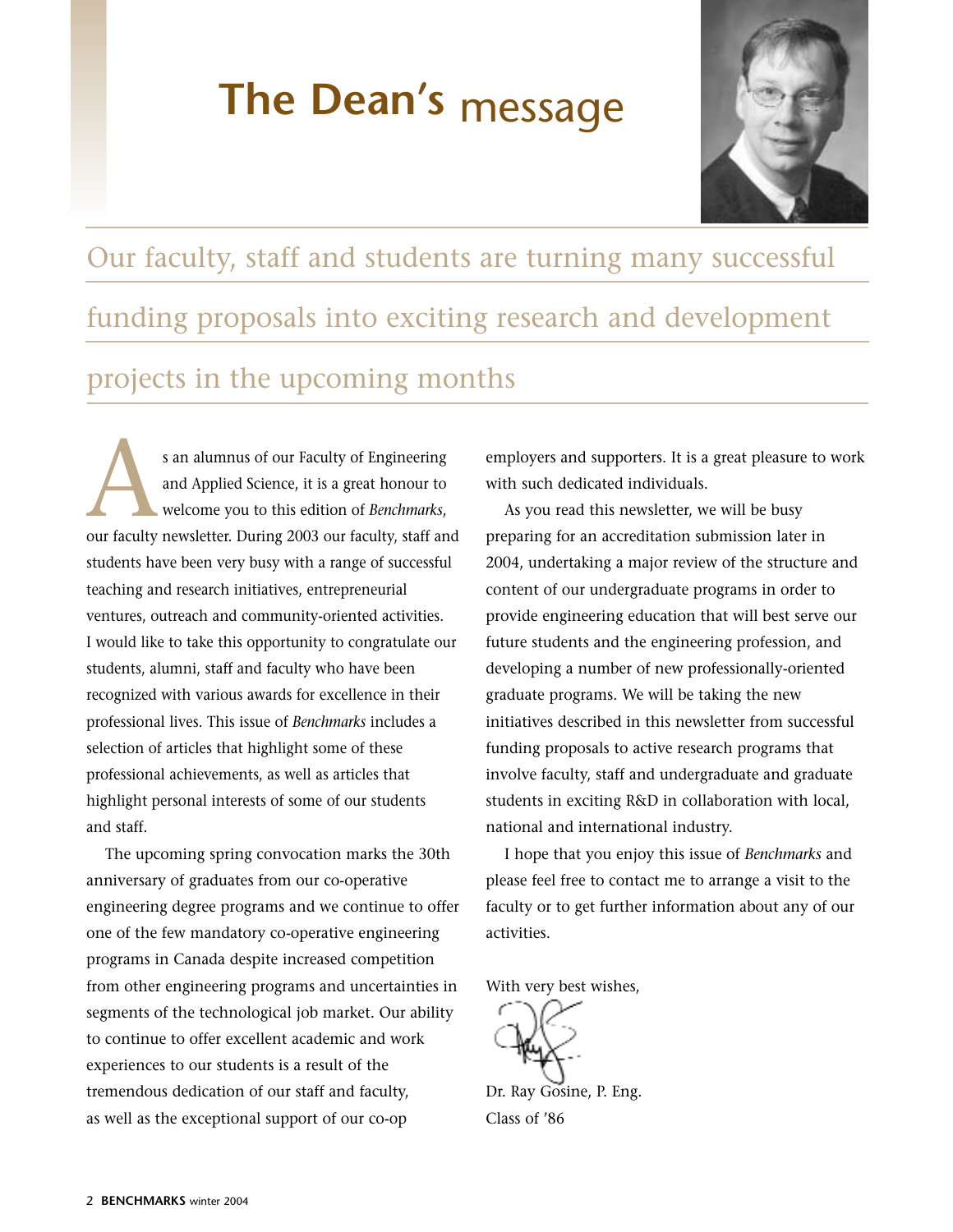## <sup>faculty of</sup>

## **Research**

# Stormrunners

or fishermen making a living in the unforgiving North Atlantic, running away remains a valid means of self-protection. But now, with the help of two or fishermen making a living in the unforgived North Atlantic, running away remains a valid of self-protection. But now, with the help of the Memorial engineering professors, the ability of fish harvesters to stay one step ahead of bad weather could improve significantly.

Professor Dag Friis and Dr. Don Bass have been performing vessel motion and resistance testing for a 65' catamaran design. The project is partly funded through the National Research Council's Industrial Research Assistance Program (IRAP) and the Canadian Centre for Fisheries



*Dr. Don Bass and professor Dag Friis*

Innovation, with the majority of funding coming from Bon Pelley Enterprises of Springdale for whom the work is being carried out.

Pelley, who has been a fisherman for more than 30 years, conceived the idea of using a high-speed, multi-hull vessel for the offshore fishery while working the stormy North East Coast – Funk Island Bank area. Pelley believes the catamaran has tremendous potential as a faster vessel – a ship capable of getting to and from lucrative fishing grounds twice as fast, while at the same time offering a much more stable and safe working platform. Construction of the prototype is currently underway and it is expected to be in service for the 2004 season.

"The inshore fishery fleet is now being forced further afield," Dag Friis said. "When bad weather comes up, they need to be able to get to sheltered waters more quickly."

Fish harvesters risk their lives to stay financially viable, the professor explained, because of the federal fisheries regulations limiting the length of inshore vessels. "The 65' limit on vessel length is driving the fishing industry to extremes. They're pushing their boats – fishing with all sorts of different gear, coming to port and changing gear, trying to do processing on board, trying to cram everything into that space. The result is that you're going out in beam, down in depth and up in height, which is not necessarily a good thing."

"The rule might not have been too bad when they were close to shore but now that they're going further afield because of their quotas – it's a fishery that's much riskier. So this catamaran design is one possible way of trying to address the problem."

> Operating at a speed of at least twice that of most 65-footers (up to 20 knots), the catamaran can halve the usual two to three days of travel time out to the grounds – a difference, as Dr. Bass pointed out, that also means an improvement in product quality. "You can get the product back to port very quickly," he explained, "and that's very important for some species, like crab, where quality is so important."

The engineering professors are performing vessel motion and resistance testing on computer-generated models of the design and assessing its performance capability. They need

to give the boat enough capacity for storage and the proper-shaped hull to move it through the water quickly and efficiently. Also collaborating on the project was Lee Hedd of Oceanic Consulting Corporation who was involved in the modifications to the hull form to improve vessel performance and also constructed the original model. "Because they have two hulls, catamarans tend to be more stable," Dr. Bass said. "However, there is a tradeoff between stability, speed and carrying capacity in any vessel design; a catamaran has the stability, but speed is gained at the expense of carrying capacity."

Pelley is very optimistic about this new design and believes it will have a very positive impact on the local fishing industry. "This is what we as engineers should be doing," Friis said. "Being an engineer, you want to see that link between the theory that you're working with and the practical application."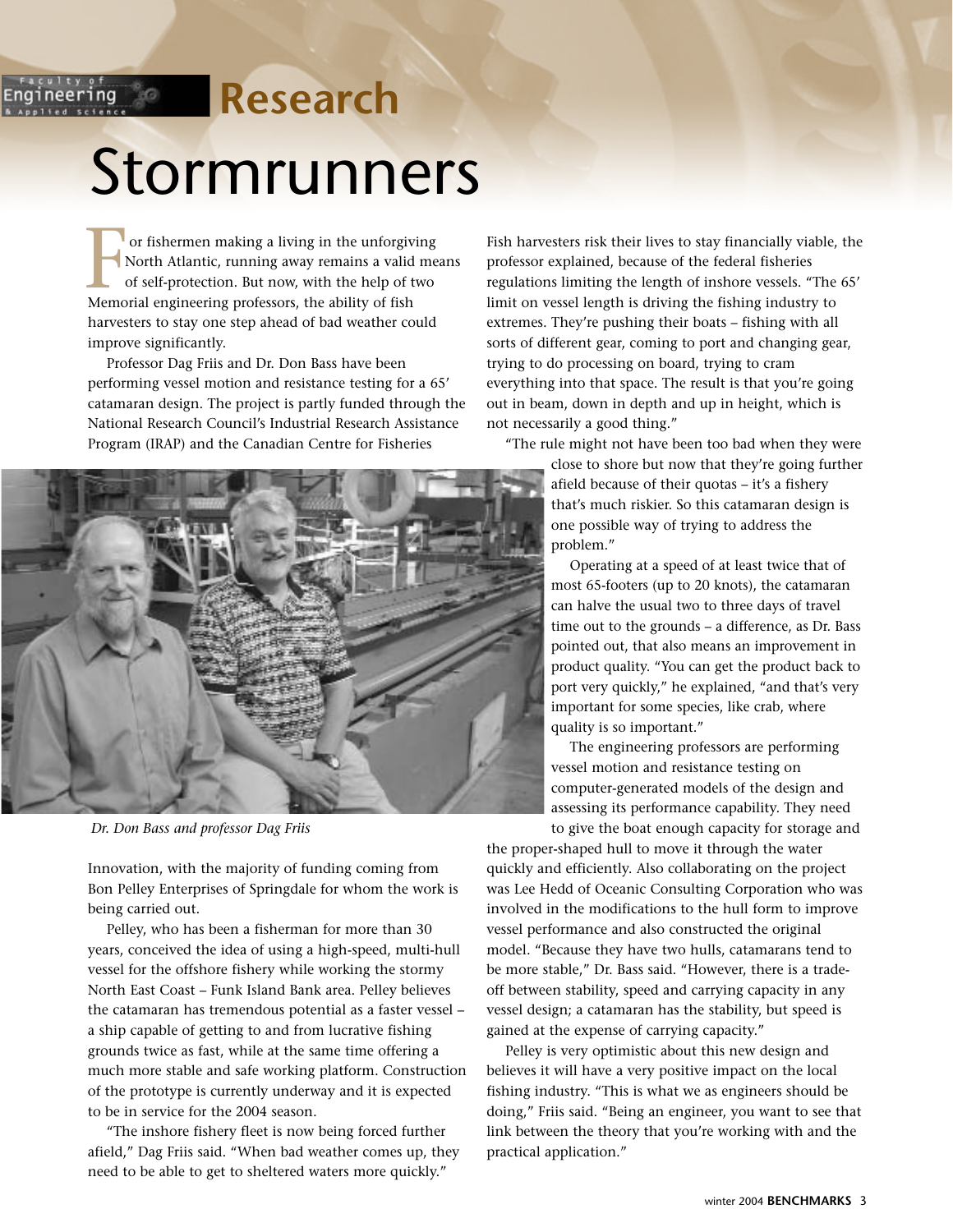### **Research**

## CFI grants announced: Big news for faculty

wo professors from the Faculty of Engineering and Applied Science were wo professors from the<br>Faculty of Engineering<br>and Applied Science were<br>recently awarded New Opportunities grants to support their research efforts. The Canada Foundation for Innovation (CFI) has awarded Dr. Faisal Khan \$122,452 for a laboratory facility to investigate process safety and risk management and Dr. George Mann was awarded \$96,356 to further develop the Intelligent Systems Lab for research into co-ordinated robotics.



"Receiving such an award gives researchers renewed confidence in the work that they're doing and it provides the infrastructure to carry out further research," exclaimed Dr. Khan. "I am also very excited about the opportunities this funding presents for both graduate and undergraduate students here in the faculty." Dr. Khan plans to use the funding to purchase specialized equipment for studying the characteristics of oil and gas products and by-products under different operating conditions. He will be able to



*Dr. Faisal Khan Dr. George Mann*

examine chemical behaviour under pressurized conditions to see how the physical state changes under high pressure, when chemicals become unstable and what the consequences of this instability are. "Ultimately we want to be able to say with confidence what the best operating conditions are," adds Dr. Khan. "This will lead us towards safer designs and operational activities which can only serve to benefit the oil and gas industry in the long term."

Dr. George Mann will also be able to build upon his research infrastructure and purchase equipment, enabling him to do further work on co-ordinated robots, sensors and process control. "I have always believed in applied research and have chosen to focus on the resource sector, particularly the mining industry. We have a lot to learn about how to apply technology in a non-structured environment so the answers we find will be very beneficial **CFI** *continued on page 9*

# New funding for research

#### Unmanned aerial vehicles come to Atlantic Canada

unding has been awarded to the Faculty of Engineering's Instrumentation, Control and Automation (INCA) laboratory for innovative unding has been awarded to the Faculty of<br>
Engineering's Instrumentation, Control and<br>
Automation (INCA) laboratory for innovative<br>
technology of unmanned aerial vehicles (UAVs). The Remote Aerial Vehicles for Environment Monitoring (RAVEN) is a model airplane that will be used autonomously (i.e. you can control it without seeing it or you punch in a flight path) for offshore applications. The project will be the first application of commercial UAV surveillance in Atlantic Canada and will aid greatly in the areas of environmental monitoring, search and rescue, and national security. Engineering professor Siu O'Young says, "The novelty is not in the hardware but in the combination of innovative ideas to accomplish a variety of unique missions for lower costs than those of manned aircraft."

RAVEN is a collaborative research project between the Faculty of Engineering, Provincial Airlines Ltd., the Atlantic Canada Opportunities Agency and the two National Research Council laboratories: Institute for Aerospace Research and Institute for Marine Dynamics. It will allow researchers to pursue research and development on autonomous vehicles over four different industrial sectors: aerospace, mining, marine and subsea, based on a common technology.

#### New Memorial partnership means better food inspections

The Faculty of Engineering and Applied Science is partnering with a St. John's company to research and develop innovative technology for inspecting food. The Atlantic Innovation Fund has announced \$2.9 million to Baadar-Canpolar Inc., which specializes in advanced food inspection systems, to research and develop a multi-spectral system, integrating x-ray technology with machine vision.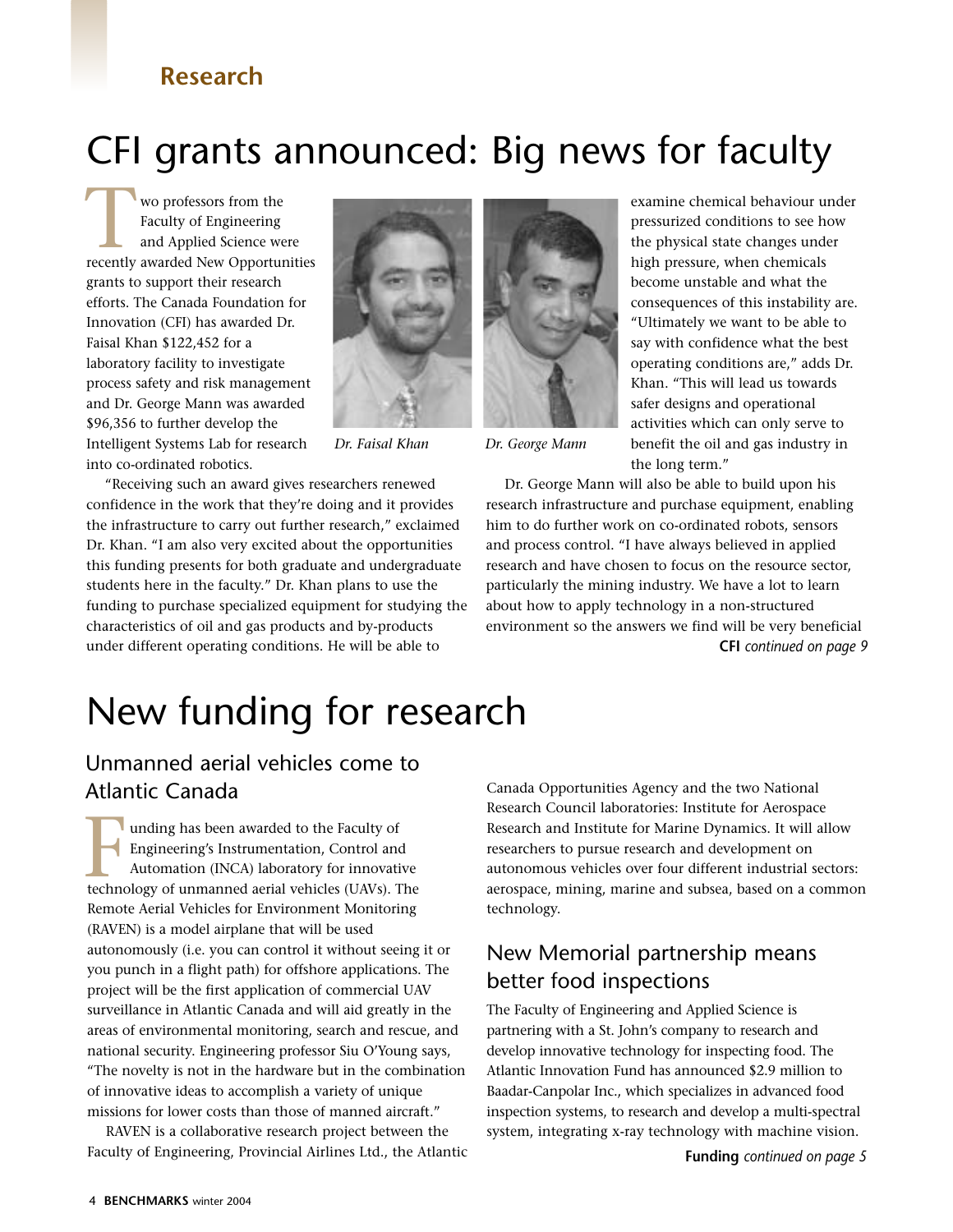#### **Research**

#### Although the initial focus will be on the fishing industry, the technology will be designed so that it can be used in other food sectors, as well. **Funding** *continued from page 4*

Industry trends are demanding higher detection levels because of worldwide competitive pressures for cost efficiencies and demands from the fast food industry. This will require food inspection systems to function faster and beyond the capability of the human eye. An Industrial Research Chair will be established at Memorial as part of the project, which will cost a total of \$5.8 million over a four-year period.

Paul Hearn, managing director and COO of Baader-Canpolar Inc. says the establishment of an Industrial Research Chair to look at some of the technological needs of the fish processing industry is long overdue for the Faculty of Engineering and Applied Science. "I went through the engineering program at MUN in the early 1980's and I remember very little research being carried out in fish processing technology. I believe that the same is true today. We are hopeful that the establishment of this research chair will change that." Dr. Ray Gosine, dean of the faculty says the project solidifies a much valued relationship with Baader-Canpolar. "Memorial will contribute to both the fundamental and applied research and we will also work with Baader-Canpolar to apply the results of this research to real products and services in the local technical community." Dr. Gosine adds that the partnership means more research capability; more highly qualified personnel available in

the Atlantic region; and another link between university-based research and the long-term technological needs of innovative Atlantic Canada industry.

#### The world's first

AIF has provided funding to EnerSea Canada Inc. to establish a Compressed Natural Gas (CNG) Centre of Excellence at Memorial University. The CNG Centre of Excellence is the world's first research and development centre for large-scale marine transport of compressed natural gas. The centre, a partnership between Memorial and EnerSea Canada Inc., will conduct innovative research and development in CNG marine transportation and related issues with the goal of advancing technologies capable of delivering natural gas from offshore locations where pipelines do not exist or are impractical. It will address the technical challenges associated with developing a complete transportation system (gas processing, loading/offloading, storage and safety practices) for global applications. EnerSea and Memorial, including several members of the engineering faculty, have worked diligently over the past 18 months to develop the centre and to obtain funding for this federally incorporated not-for-profit entity.

#### Modeling and simulation of harsh environments

Despite enormous strides in marine engineering and construction, human error accounts for 80 to 90 per cent of all accidents of maritime shipping and marine resource industries. Nowhere are the environmental and ecological stakes so high as in the exploration, production and transshipment of hydrocarbons in harsh marine environments. AIF has recently announced funding to our Centre for Marine Simulation to help reduce these risks. The funding will focus on research to improve the safety and efficiency of oil and gas operations in harsh maritime environments through the development of innovative modeling and simulation capabilities.

This project will incorporate three highly interdependent activities: simulation infrastructure, model development and human factors studies. Among the key economic benefits of the project are development of the world's first comprehensive ice management and human factor modelling and simulation capability with a corresponding increase in the sale of new products and services. In addition, the enhanced reliability of human factor modelling and simulation will benefit the oil and gas industry through access to more qualified offshore personnel, and reduce significantly the likelihood of accidents stemming from human error. The work will be conducted principally within Atlantic Canada at collaborator facilities, and at sea with Husky Energy and Petro-Canada support, with some activities assigned to the project's international collaborators in the U.K. and the Netherlands.

**Visit our new Web site at:** *www.engr.mun.ca.*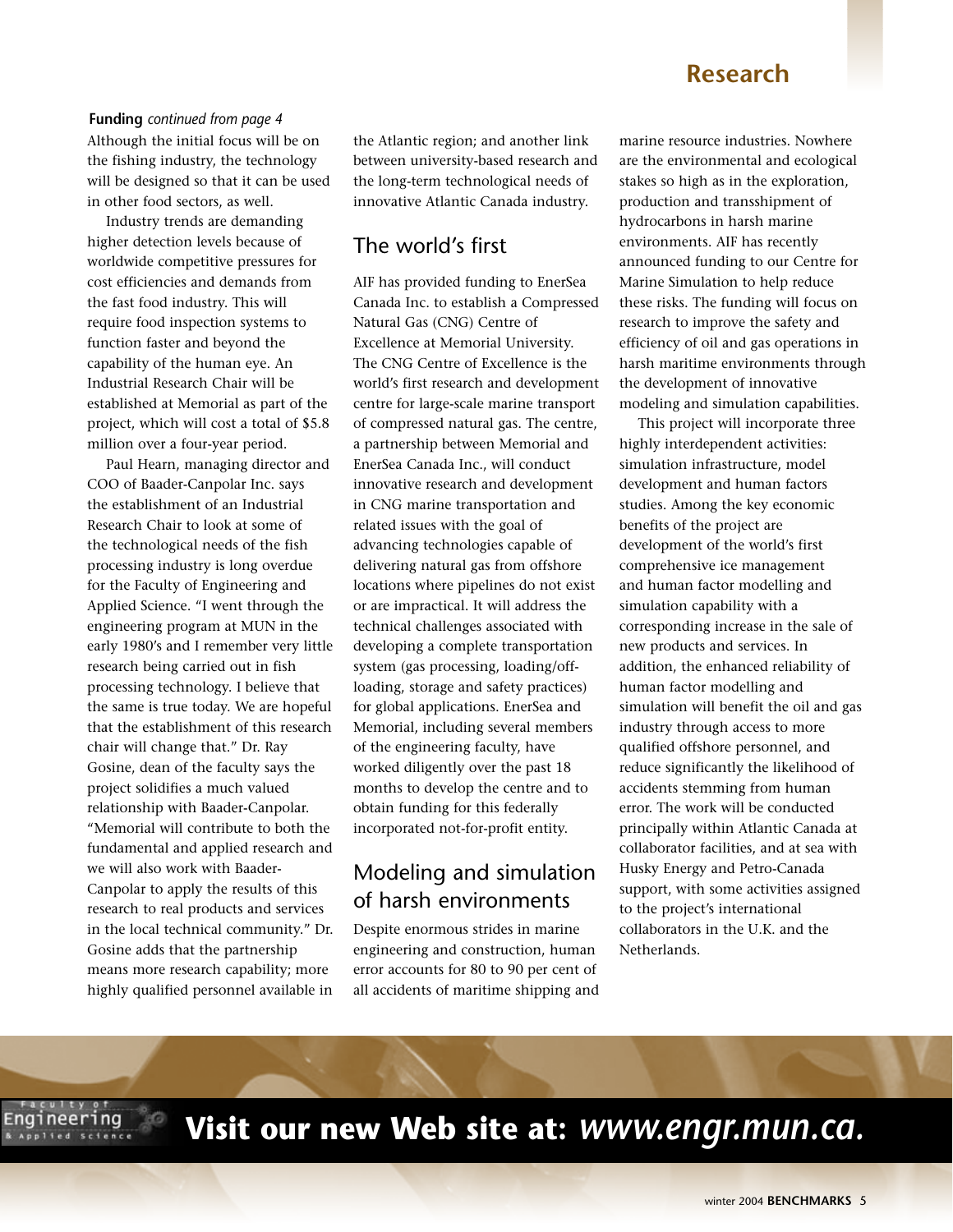# **Spot** light

# Engineered for greatness - The Footworker™ -S

್ಯೆಂ

neering

f you play squash and want to improve your performance you may have a unique opportunity thanks to the research and creativity of Dr. Leonard If you play squash and want to improve your<br>performance you may have a unique opportunit<br>thanks to the research and creativity of Dr. Leon<br>Lye, Faculty of Engineering and Applied Science, and engineering graduate Chris Butt. The Footworker™ -S is a device designed for both novice and advanced squash players to improve movement around the squash court. Be prepared to work up a sweat because this device will challenge even the best of players.

The Footworker™ -S is designed to help players perform ghosting routines more effectively. The purpose of ghosting routines is to encourage good movement with correct footwork in any corner of the court. The Footworker™ -S is placed at the front of the court, 10 lights are positioned on the device to reflect the typical positions from where a squash ball is hit and when a particular light is illuminated, the player moves to that position on the court and hits an imaginary ball. What follows is a properly timed, according to your chosen level, pseudorandom pattern of flashing lights designed to simulate a rally. Dr. Lye says the idea for a similar device for badminton came to him about 20 years ago. When he started playing squash five years ago, the idea came back and he proposed it as a term 8 project for the electrical engineering students in 1999. "Chris accepted the project and went to work right away programming and putting the hardware together. When we had something ready to present, we took it over to Dr. David Behm in the School of Human Kinetics and Recreation and asked him to take a look at it. He tried it out, made a few suggestions, and we have been refining it ever since."

Since the beginning, the Footworker™ -S has changed from roughly constructed plywood to a real prototype, thanks to the help of Steve Foster of Memorial University's Technical Services. The device has been streamlined, the electronics component has been made a lot smaller and it's been given a more compact design. "We are still making some minor modifications and are always finding something that could be slightly tweaked. Having people try it helps us to make it even better," adds Mr. Butt.

According to Dr. Lye, there is no other device similar to this available. Consequently, the endorsements have been



*Engineering graduate Chris Butt and Dr. Leonard Lye, Faculty of Engineering and Applied Science, inventors of The Footworker™ -S*

rolling in from those who have tried it. "The Footworker™ is a great new tool for coaches and a fun way for players to improve their game," says Kathy Lundmark, level IV coach and former Canadian and World Masters Champion.

Dr. Lye and Mr. Butt have since formed their own company, Com-Adv Devices Inc., and are now working on marketing their product. They have been in contact with players and coaches worldwide and they plan to start advertising in magazines and other publications devoted to the game. They are also working on a similar product for badminton and are very optimistic given the interest they have received from the local community. "This device makes you work very hard. It challenges your footwork technique and improves your overall fitness level," points out Dr. Lye. "We know we have a winning product. Now we just need to show everyone what it can do for them!"

For more information, please visit their Web site at *www.footworker.ca.*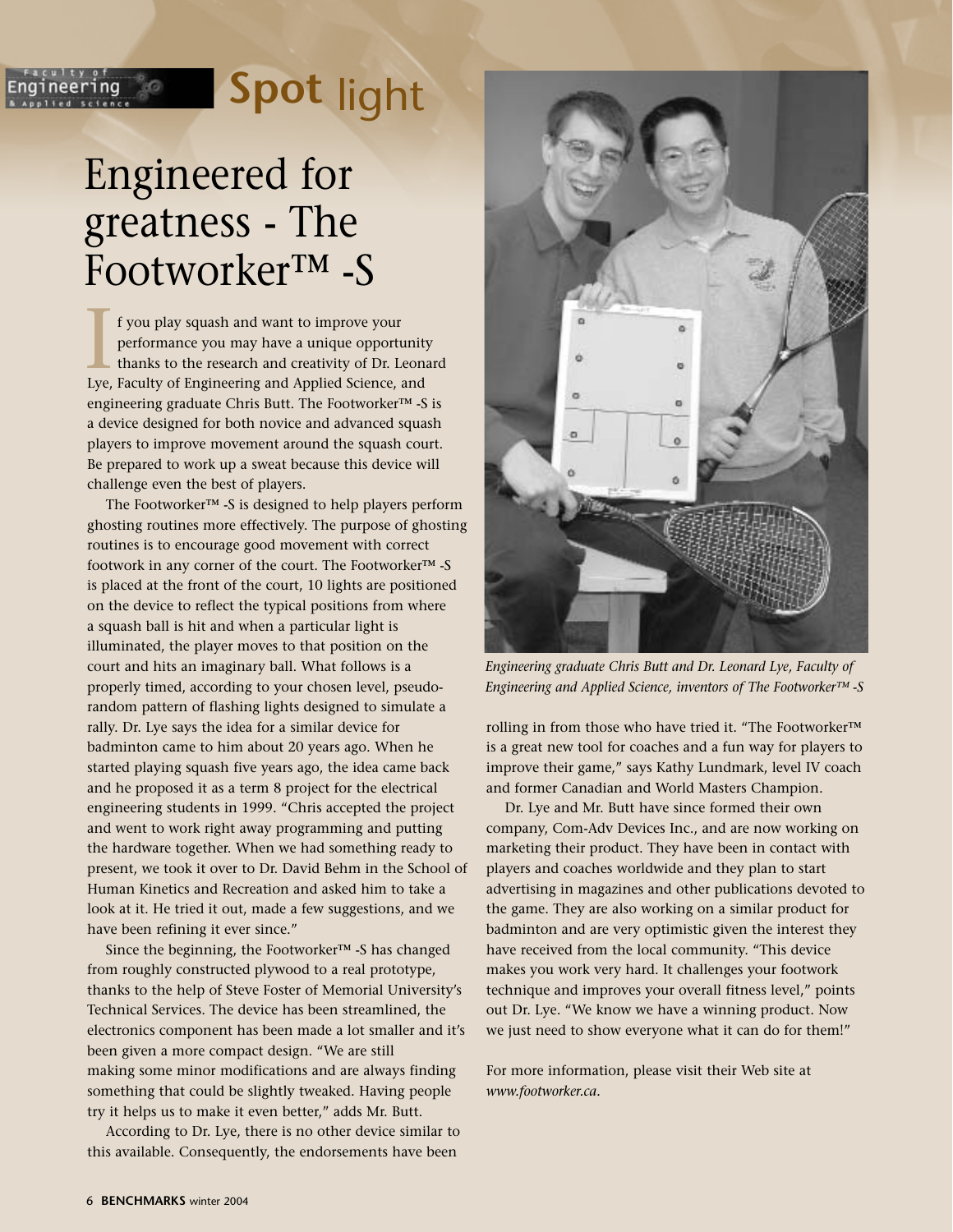్తిత

neerina

# From childhood toys to robots – Adventures in learning

ego is no longer just another children's toy. With the advent of the Lego Mindstorm™ robotics kit, children of all ages are being exposed to science ego is no longer just another children's toy. With<br>the advent of the Lego Mindstorm<sup>TM</sup> robotics kit<br>children of all ages are being exposed to science<br>and engineering principles by learning how to build and program a robot to do simple tasks. The potential for these kits to excite young people about engineering and science careers has not gone unnoticed. Teachers from the Avalon East School District, working in collaboration with the Faculty of Engineering and Applied Science, are making sure that full advantage is taken of this educational opportunity.

For the past two years, junior high schools in the St. John's area have been involved in an enrichment program in robotics. Operating out of the Instrumentation, Control and Automation (INCA) Centre and taught by both engineering faculty and graduate students, the enrichment program gives young students the chance to do hands-on robotic design, be creative, and really work together as part of a team.

"The students who have been involved in the enrichment program love it! It is really amazing how much they learn in such a short time," says Clarence Button, one of the co-ordinators for the program and a teacher at O'Donell High School. "They get to see the applications of science first-hand and this often renews their interest in the subject when they return to classes."

Dr. Ray Gosine, dean of the faculty, could not agree more. "Last year we had over 500 students show an interest in the robotics enrichment course. Courses like this leave a marked impression upon students. They are at a stage where they are forming impressions about what it means to be a doctor or an engineer. Having a hands-on learning opportunity really helps to shape those impressions and gives them a more solid understanding."

This year, mechanical engineering student Nick Janes and engineering graduate student Rose Wilson got to help out and teach the four-day robotics course. They say it was not only enjoyable, but also a chance to meet future engineers. "The course is a great introduction to software for kids. But best of all it is a lot of fun! They get to build their own robots using the Lego Mindstorm™ kit, program them to perform specified tasks and then compete in a wrestling match," says Rose. Their enthusiasm for the



*Junior high students participating in enrichment program in robotics*

subject was contagious, adds Nick. "Each student wanted to be there and it showed. They all said they wanted to come back and they wanted the course to be longer. If we have helped increase their interest in science, then that's something we should be very happy about."

The Avalon East School District and the Faculty of Engineering and Applied Science plan to partner to offer this and other courses. Making this connection with young students is a part of the faculty's plan to stimulate interest in engineering and its applications within the wider community. And it does not have to stop there," says Dr. Gosine. "There are many other areas where we can collaborate with the local schools and give younger students the opportunity to come to Memorial and see what we do here. Opportunities like this are just the beginning."

**Did you know that junior high school students can now compete at an international level with the First Lego League? For more information please visit** *www.firstlegoleague.org.* **?**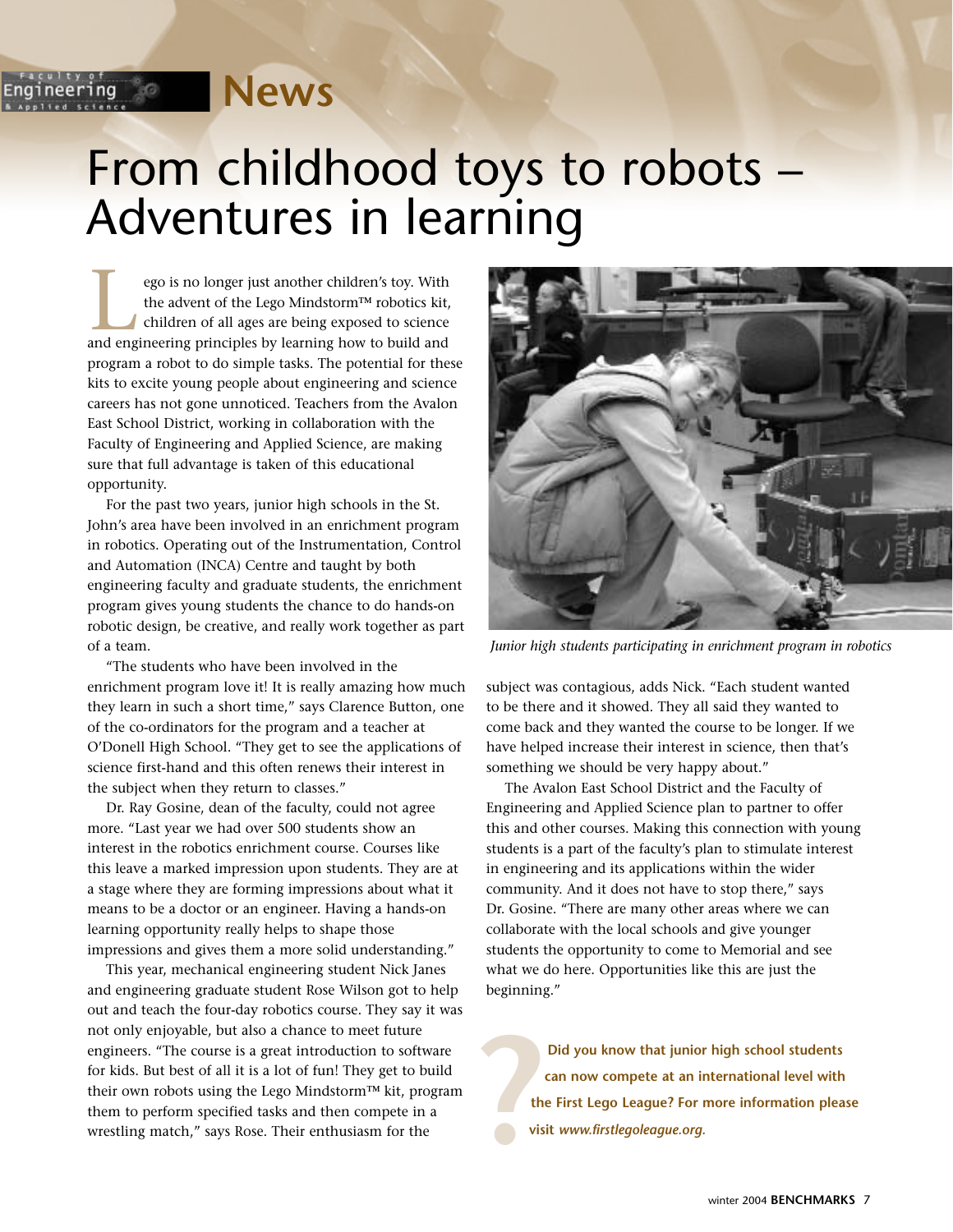# An historic partnership: Husky Energy and Memorial University

emorial University is taking a great stride forward in becoming a **c**entre for world-class research thanks to an endowed gift from Husky Energy. There is a newly-established Husky Energy Chair in Oil and Gas Research and it is the first time an endowed research chair has been bestowed upon Memorial. Many people are excited about the opportunities this presents for the university.

"It is this kind of support that will help transform Newfoundland and Labrador into an internationallyrecognized leader in education, training, research and development in all facets of offshore oil and gas," remarks Dr. Axel Meisen, Memorial's president and vice-chancellor. "By permanently endowing this dedicated senior research and teaching position at Memorial, Husky Energy has shown true leadership and also support for this university's contribution to the oil and gas industry."

The establishment of an endowed research chair will, according to those involved, strengthen Memorial's research in the area of oil and gas and build upon the expertise of faculty members like Dr. Thormod Johansen, Canada Research Chair in Petroleum Reservoir Engineering and Characterization. The Husky Energy Chair will focus initially on reservoir engineering and the utilization of seismic imaging to enhance the interpretation of reservoirs. "This is the start of a cluster of expertise in reservoir simulation and characterization that will enable us to conduct world-class research with a global impact," says Dr. Chris Loomis, vice-president (research). "What is truly



*Dr. Axel Meisen (L) president, Memorial University and John C. S. Lau, president, Husky Energy, shake hands in front of the university's gift to Husky, a hand-crafted chair marking the donation.*

remarkable about this chair is that it will exist virtually in-perpetuity meaning that we will have a permanent research chair in this area at Memorial for as long as the return on the endowment is present. It also sets a new standard by which we can hope to secure other research chairs."

Is this the start of a new trend for Memorial? Dr. Loomis hopes it is. "Collaboration between industry and the university is something we would very much like to encourage. It is normal for research chairs to have an expiration date, but this will not to be case with the Husky Energy Chair and that is a significant advantage when conducting research. We are very grateful for Husky Energy's support."

This chair will also play an integral role in further developing the Oil and

Gas Development Partnership (OGDP) launched in September 2000, by providing additional research expertise and teaching resources. "The Husky Energy Chair will bring us one step closer to realizing our goal of specializing in research that has an immediate impact upon both the local and global industry. We hope this announcement will act as a catalyst for other companies to see the benefits of collaborating and supporting research here at Memorial," says OGDP executive director, Gerrit Maureau. "We are also optimistic that the chair will act as a magnet for prospective students in our flagship program – the master in oil and gas studies."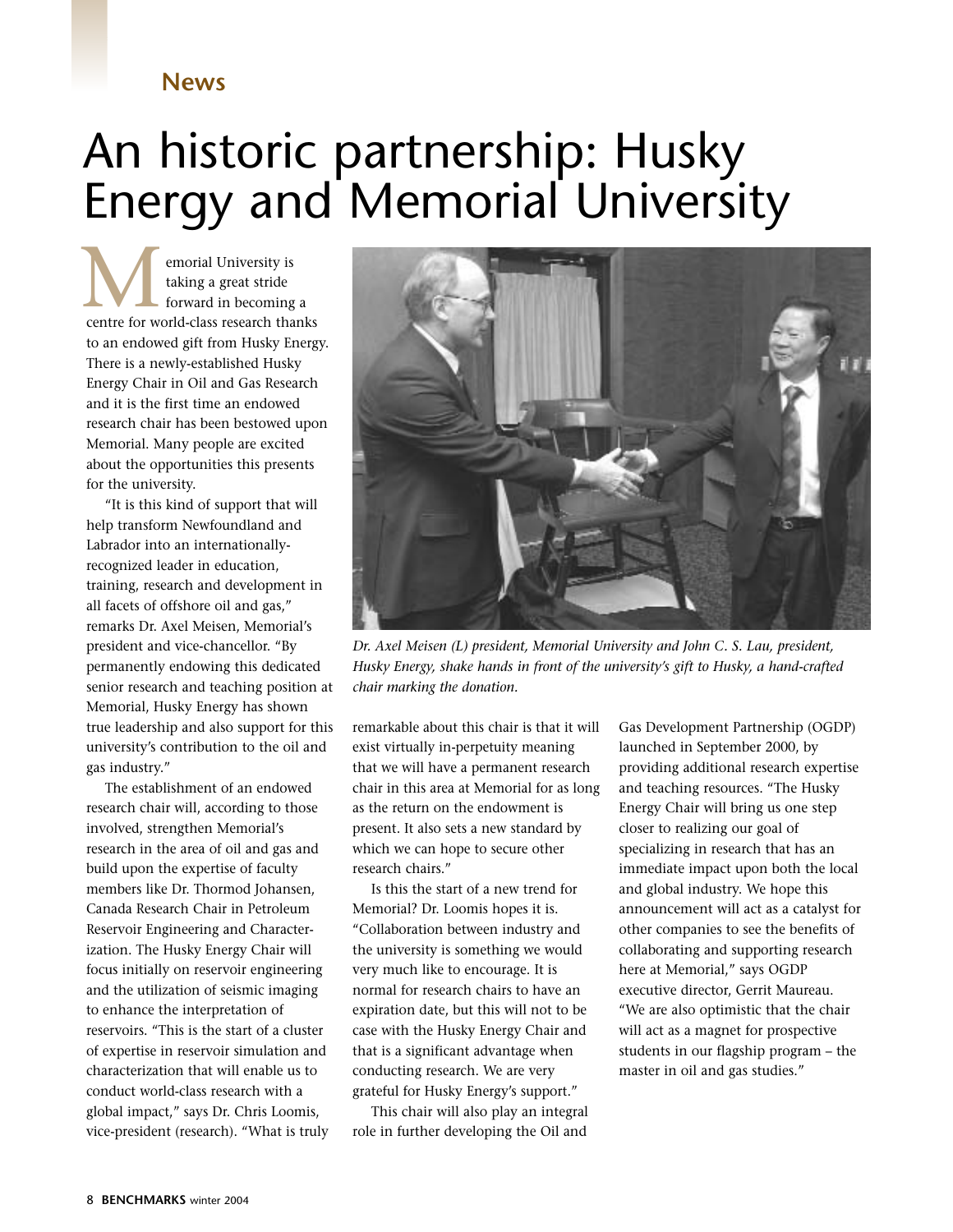# Model plane makes history

ennis Johnson is an electronic technologist with the Faculty of Engineering ennis Johnson is an<br>electronic technologist with<br>the Faculty of Engineering<br>and Applied Science, and has always had an interest in building models and in aviation history. Now, a model plane he worked on for more than two years is the star in a documentary on The History Channel entitled *The Great Atlantic Air Race*.



*A model of the Vicars Vimy during filming of* The Great Atlantic Air Race

Dennis built the replica of the Vicars Vimy in 1994 to commemorate the 75th anniversary of the first non-stop transatlantic flight, made in 1919 by Captain John Alcock and Lieutenant Arthur Whitten Brown. The original Vickers Vimy was built as a bomber for the First World War but production was not completed in time. It was built

#### **CFI** *continued from page 4*

to the industry." He and various graduate students are working on automating the underground vehicles by developing models or mobile robots which can simulate an underground mine. They are also working on a control system which can co-ordinate robots from the surface. "The research that we are

mainly of wood with fabric covering and was powered by two Rolls Royce Eagle engines that could fly for 100 hours before they needed to be serviced. After some alterations were made it was put in crates and transported to an airfield in Newfoundland on May 26, 1919. Alcock and Brown took off for their famous flight just weeks later on the afternoon of June 14, from Lester's Field. The crew faced many problems. Besides delays, their radio broke down shortly after take off and fog enveloped the plane, preventing the fliers from seeing anything for much of the journey. The next morning, however, Alcock and Brown reached Ireland.

Dennis also faced a number of problems when building the model of the famous plane. There were no plans, so he started with 3-view drawings he got out of a book. "It was a challenge just finding all of the information I needed because it wasn't just a scale model, but a flying model. I did quite a bit of research." Dennis says he got a lot of help from friends and colleagues in piecing together information.

Eighteen hundred hours and \$1,000 later, he had duplicated the aircraft's control systems, materials and construction techniques. "I felt it was important to recreate the history accurately so every knob, dial and

gage is like it appears in the original and it all works the same way." And it must have impressed the experts because in 1996 there was a provincewide model contest held at the Arts and Culture Centre. Dennis didn't show up for the awards ceremony but when he came to take his model home, he had three trophies waiting for him: Best in Show, Technical Achievement and Best in Category.

In 2002, the model plane was on display in Labrador when some Americans from Vimy Restorations Incorporated saw it. They called The History Channel, who in turn, called Dennis. He says he was very flattered by the request because he has a lot of respect for the flight that "took air flight from infancy to young adulthood in a single stroke and pioneered the transatlantic route that aircrafts still fly today." Filming took quite some time but when he saw the finished product, about 80 per cent of the shots used in the film were of his model.

In June 2004 the Vimy Atlantic team of Vimy Restorations Incorporated will recreate the first direct crossing of the Atlantic by John Alcock and Arthur Whitten-Brown in 1919. *The Great Atlantic Air Race* appeared on The History Channel on Dec. 17, 2003.

doing is not limited to the mining industry. It can also be applied to underwater vehicles. We want to try out advanced theories in intelligent control and now we have the means to do so."

Both facilities will be open to various faculty members for collaborative research in each respective area. Students at the

undergraduate and graduate level will also have the opportunity to use these resources to build upon their own research interests. The grants were officially awarded at CFI's 25th board of directors' reception and dinner, held in St. John's and hosted by Dr. Axel Meisen, on Oct. 9, 2003.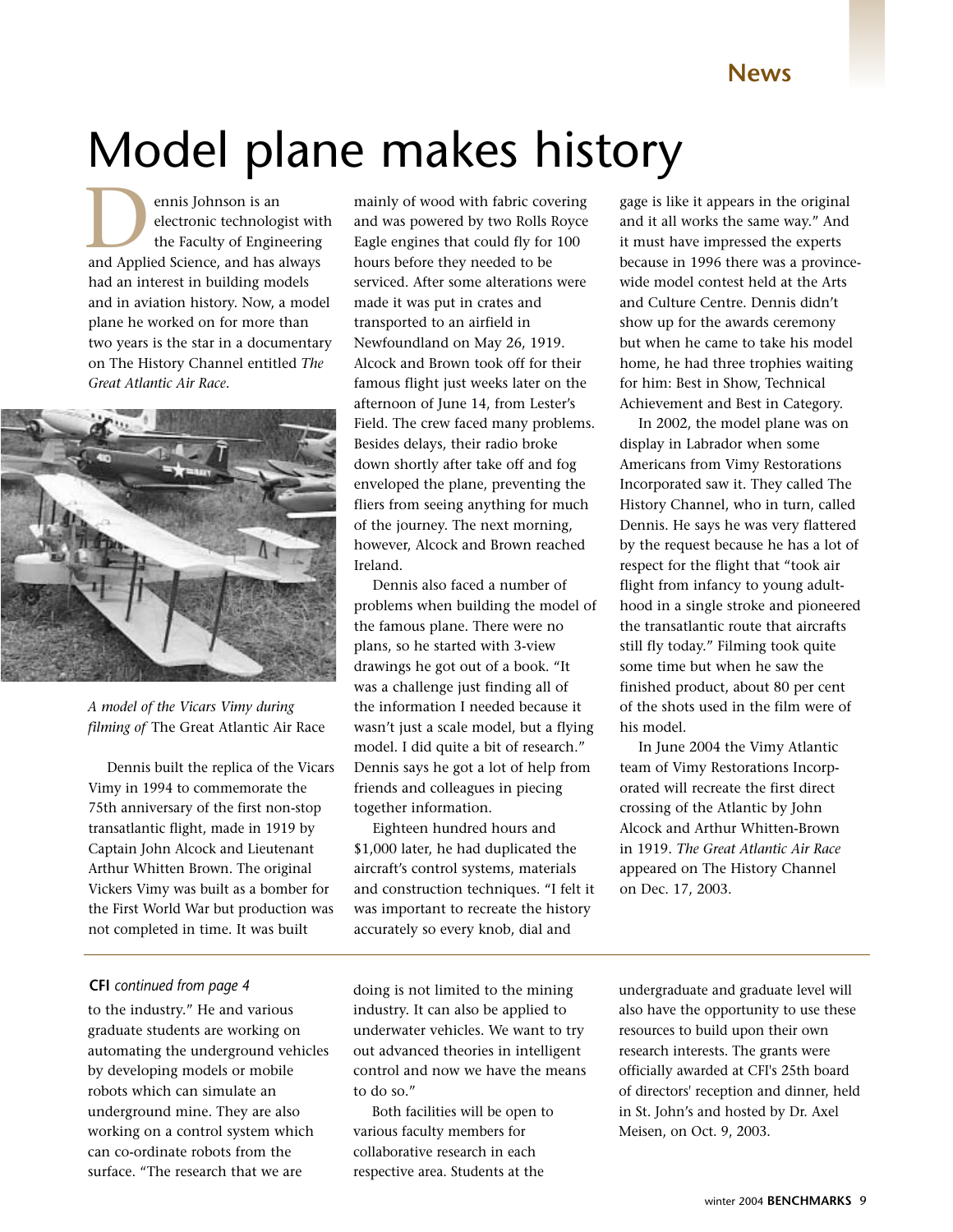## Connecting navigation to toilet paper

cience historian, author and television writer/producer James Burke spoke to an enthusiastic cience historian, author<br>television writer/produce<br>Burke spoke to an enthu<br>crowd of about 175 people who attended the 2003 F.W. Angel Memorial Lecture on Oct. 2. The topic of the lecture, which was held by the Faculty of Engineering and Applied Science, was Innovation and Change and Mr. Burke managed to deliver his theories on the complicated and chaotic patterns of history while frequently making the audience laugh with his eclectic approach. He spoke on several different topics (each one seemingly connected to the next) from how we came to hunt animals for food and how this led to our current democratic society, to how we must use technology to help solve the world's environmental crisis. He even connected the need for better navigational tools, which lead to improved steel springs for machinery, the patent for which was bought by the same company which, on the same day (just because it was available), bought the patent for a continuous process machine for making wallpaper which led to the invention of toilet tissue.

Mr. Burke's infectious passion for hyper-connections was obvious as he brought audience members on journeys through knowledge, explaining how technology has shaped our culture. "The brain appears to be naturally configured for innovation to work, to have new ideas because its job is to use information about the world and innovate by modeling new ways in which the state of the world out there might be put together," remarked Mr. Burke. "Much of innovation, however, is unpredictable and uncontrollable until it emerges and as a result, in an increasingly interconnected world, by the time the innovation emerges and given the reductionism lag in getting information to the general public, it's

too late to rethink. We cannot uninvent goodies like plutonium or nerve gas… There may be a real danger if we continue to leave innovation to the accidental and serendipitous nature of reductionism."

Mr. Burke also spoke about the role of institutions in innovation. In his opinion, most institutions were set up to solve problems of the past, not to innovate new solutions for the future saying they act like sign posts telling us we're going in the right direction by obliging us to look backwards all the time. But, he says that's the nature of innovation. "The problem with how institutions such as democracy, political establishment, education, the legal process, international relations, diplomatic guidelines or board meetings keep up with innovation is made harder by the fact that even back in history when things were simple, innovations often ended up with an entirely unexpected secondary effect."

Mr. Burke also gave the audience a preview of an Interactive Knowledge Web he's creating, which is due online next year. With this tool, students can trace just about any innovation to everyone in history to which the inventor was connected. As an example, he used the software to connect Mozart to the invention of helicopters in about a minute.

Educated at Oxford and holding honorary doctorates for his work in communicating science and technology, Mr. Burke attributes his success to being in the right place at the right time. For over 30 years Mr. Burke has produced, directed, written and presented award-winning television series on the BBC, PBS and The Learning Channel. These include *Connections*, which achieved the highest-ever documentary audience, *The Day the Universe Changed,*



*James Burke speaking at the F.W. Angel Memorial Lecture*

*Connections2*, *The Burke Special*, a oneman science series, *The Neuron Suite*, a mini-series on the brain, *After the Warming,* a series on the greenhouse effect, *Masters of Illusion*, a special for the National Art Gallery on Renaissance painting, and *Connections3*. Mr. Burke was also the BBC's chief reporter on the Apollo moon missions and has written several books. His publications include: *Tomorrow's World*, *Tomorrow's World II*, *Connections*, *The Day the Universe Changed*, *Chances*, *The Axemaker's Gift* (with Robert Ornstein), *The Pinball Effect*, *The Knowledge Web* and *Circles*. His latest book, *Twin Tracks: The Unexpected Origins of the Modern World*, focuses on the surprising connections among the seemingly unconnected people, events and discoveries that have shaped our world. In addition, he has written a series of introductions for the book *Inventing Modern America: From the Microwave to the Mouse*. Burke has also written and hosted a bestselling CD-ROM titled *Connections: A Mind Game*, and is a current contributor to *Time* magazine.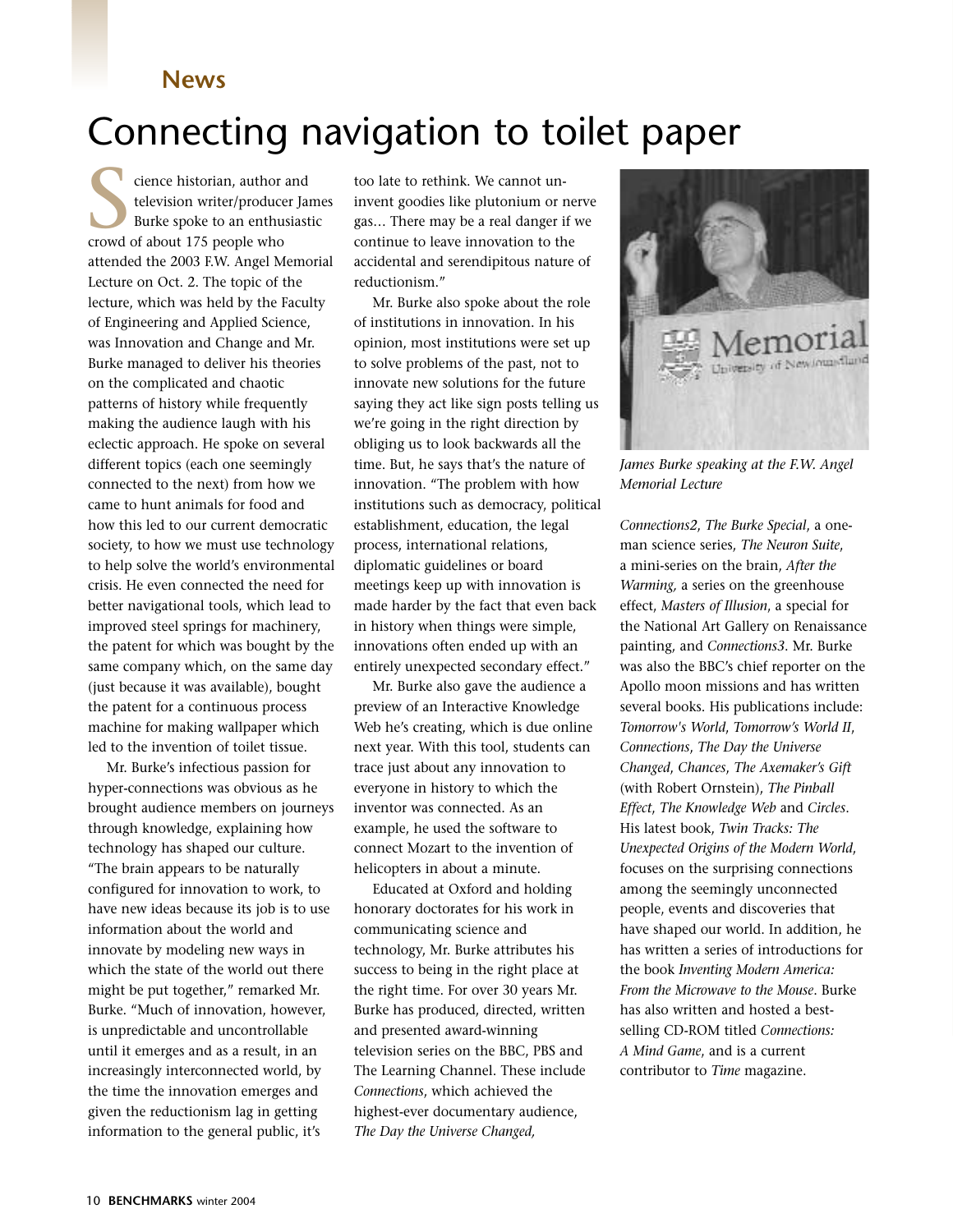# *intering* **Alumni** profile Making it happen: Right here

ore often than not, graduates leave Newfoundland and Labrador to find work. Graduates from the Faculty of Engineering and Applied Science find employment all ore often than not, graduates leave New foundland and Labrador to find work.<br>Graduates from the Faculty of Engineer<br>and Applied Science find employment a<br>over Canada and sometimes around the world. But Sean Ryan is a graduate who did not go west; he went east, about as far east as you can go. Sean found his niche right here at Hibernia. He graduated with a bachelor of engineering (mechanical) in 1993, but started working for Hibernia in 1991. His first job was assisting in site road building at Bull Arm, and he worked a number of co-op terms there providing field-engineering support during the construction of the Gravity Base System (GBS).

Once the GBS was installed offshore, he worked in a variety of jobs with increasing responsibility. Now, Sean is production supervisor and is responsible for production offshore, accountable for process and utility systems, and is deputy installation manager. For 12 years, Sean was also a

member of the Reserves, receiving military engineering officer training and, as an officer in the 56th Field Squadron, involved in constructing many bridges in communities throughout the province. He attributes the military with helping him to learn leadership and teaching skills and to accept responsibility at an early age. At Hibernia, he uses these skills to succeed in extremely responsible management positions on an offshore platform that currently produces an average of 206,000 barrels a day.

Sean says Memorial's program is at a very high standard. "What I learned from engineering is that problems are solved in the same manner regardless of the discipline. I found the program at Memorial challenging and a test of your capacity to learn while at the same time getting an early appreciation for the demands that the work place will place on decision makers. I think the co-operative

education and early apprenticeship and mentorship are critical for the development of a young engineer. They allowed me to gain valuable practical experience, helped finance my tuition and allowed me to explore opportunities for my career path."

Sean recently received the Early Accomplishment Award from the Professional Engineers and Geoscientists of Newfoundland and Labrador in recognition of outstanding work-related achievement and notable leadership early in his career. "I did not make a conscious decision that I had to stay in Newfoundland and Labrador. The opportunity I had to return to Bull Arm was very fortunate. When we finished work at Bull Arm I had offers of employment in Alberta, British Columbia and here and given a choice what better place to live than home. Heather and I look back now that we are married with two children and we are very happy with our choices. This is our home."



*Engineering alumnus Sean Ryan*

### **Visit our new Web site at:** *www.engr.mun.ca.*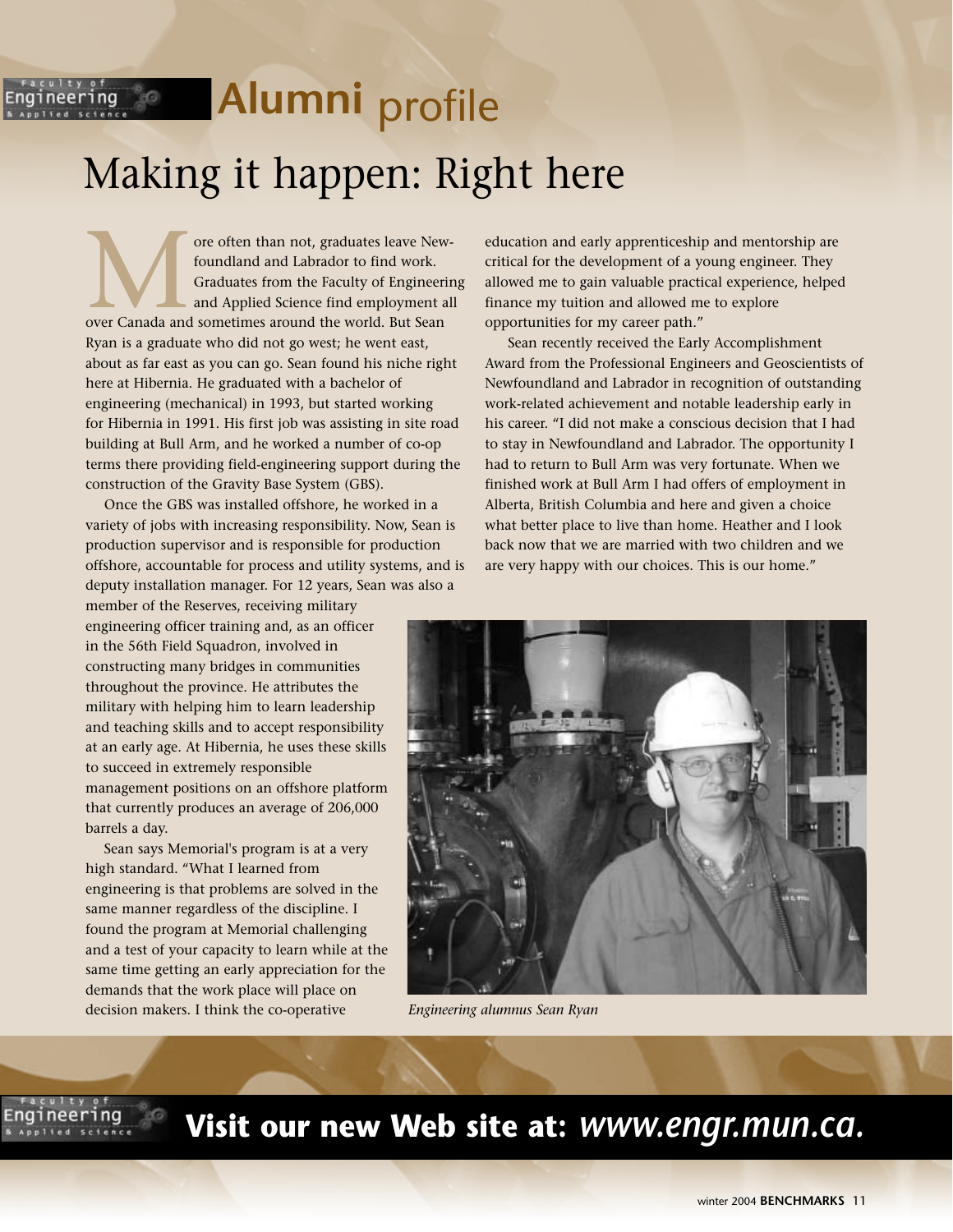### **Alumni** profile

## A multi-tasker par excellence

eith Pike believes very strongly in making the most out of your university eith Pike believes ver<br>
strongly in making t<br>
most out of your uni<br>
experience and his six years at Memorial are proof of this. Keith began at Memorial University in the fall of 1996 with the intention of studying architecture, but later decided to pursue civil engineering. When he realized he was a chemistry course short of advancing into term one of the program, he took a year to do the course, along with every other arts/humanities course that he was interested in, trying to figure out if engineering was what he wanted to pursue. When that year was up, he came back more determined than ever to pursue civil engineering. And in between starting engineering and graduating, he found time to referee soccer and perform in several music groups including a jazz band. How is that for multi-tasking?

To say that he is organized would probably be an understatement. As Keith points out, "It is a schedule I have gotten used to because I have

been doing it for so many years. Ever since I can remember, I have been involved in sports, music and academics. There are definitely times when it gets very hectic, but I love the pace. It works for me." Keith has been playing soccer for a long time and in May he travelled to Toronto to write the national referee exam. Passing that exam has gotten him one step closer to becoming one of the few nationally certified referees in the province. In fact, Keith was fortunate enough to have his biggest appointment yet this past summer when he refereed a professional-level game in Montreal in front of 8,300 spectators. Keith says it went very well. Being a referee is something he takes very seriously, training in the gym or on the track five times a week. He says it has helped him tremendously to become more confident, a skill he has carried over into engineering.

His other pastime gives him a chance to kick back and play the kind of music he enjoys most – jazz. For the past three years he has played in



*Engineering alumnus Keith Pike*

Memorial's concert band. Now as the business manager for Jazz East, he is quite busy playing at special events and performing in various festivals. Since graduating in April, Keith has been working on the Hibernia project with ExxonMobil. But, he says, there will always be time for soccer and jazz.



*Engineering alumnus Mark Gillingham*

## One to watch

ngineering alumnus Mark Gillingham is one of three semifinalists in Atlantic ngineering alumnus Mark<br>Gillingham is one of three<br>Semifinalists in Atlantic<br>Canada and Quebec for the CIBC student entrepreneur of the year. Mark, a 27 year old from Rodgers Cove, Gander Bay, is one of the owners of Cathexis Innovations Inc., which provides wireless asset management solutions that allow for rapid and efficient deployment of barcode, Radio Frequency Identification (RFID). The founders of Cathexis, Mark Simms, Colin Power, Steve Taylor and Mark, are all graduates of Memorial's undergraduate engineering program

in electrical and computer engineering. The idea to start a company grew out of a term six robotics project and the four then formed the company in 2001, a year before graduating. Cathexis now has about 14 people on staff and they have just signed an international contract to grow their business. There is a \$2,000 prize for the winner, but Mark says the media recognition for the company and being recognized by his peers as having succeeded in his entrepreneurial goals is worth just as much. Mark is currently working on an MBA at Memorial.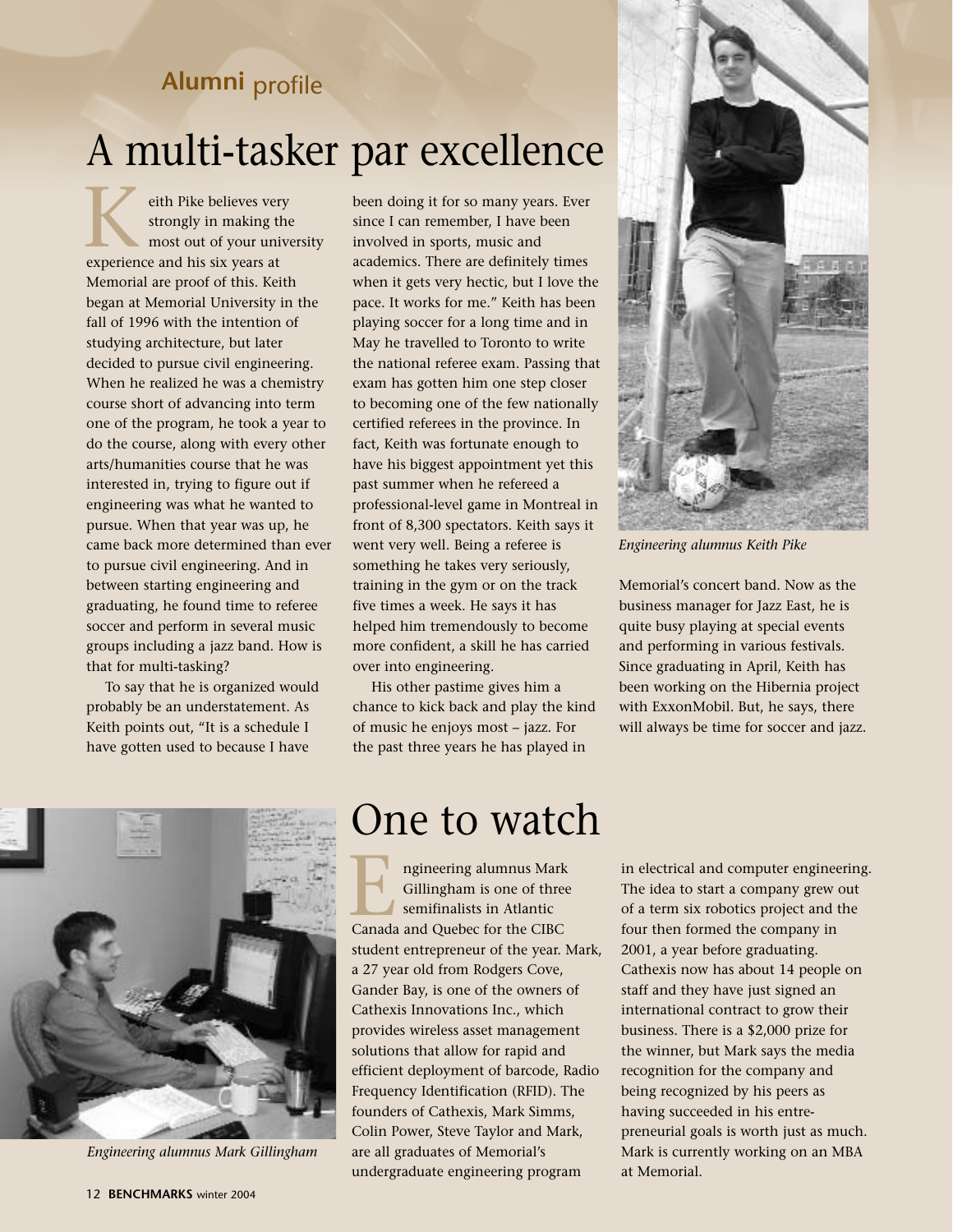# **Faculty** news

**Profile of a new dean –** meet Dr. Ray Gosine, B. Eng., P.Eng. Memorial Class of 1986



he primary responsibility of a dean is to provide the leadership, management, encouragement, support and rewards necessary for a faculty to The primary responsibility of a dean is to provide the leadership, management, encouragement support and rewards necessary for a faculty reach its full potential in serving the needs of society through its teaching, research and outreach activities. In July 2003 Memorial University announced that Dr. Ray Gosine had been selected as the new dean of engineering and he took up this new role in November 2003.

್ಯೆಂ

ineering

Dr. Gosine has a strong personal commitment to the Faculty of Engineering and Applied Science and to Newfoundland. He was born in St. John's and attended school and university in St. John's. Following completion of an undergraduate degree in electrical engineering at Memorial in 1986, he attended Cambridge University in England where he completed a PhD in robotics. During 1990/91 he was a research fellow at Selwyn College, Cambridge, and a research associate in the Department of Engineering at Cambridge. His work during 1990/91 was largely involved in the application of his PhD work and gave him the chance to spend time in various parts of Europe. Also, his PhD work on human-robot interaction led to a commercial product through a robotics company called OxIM.

Dr. Gosine returned to Canada in July 1991, after being appointed assistant professor of mechanical engineering and NSERC Junior Chair of Industrial Automation at the University of British Columbia (UBC). At UBC he was the associate director of the Industrial Automation Laboratory and a faculty member at the Centre for Integrated Computer Systems Research (CICSR). Dr. Gosine was primarily involved in applied research into automation techniques to improve the efficiency of the fish processing industry, mainly salmon and herring roe processing. He was also involved in research toward improved methods of motion planning for robot path following operations such as welding, and in biomedical engineering research on new approaches to designing a powered orthosis. The position at UBC was a great combination of the flexibility of academia and the excitement and pace of industry.

In 1994, Dr. Gosine had the opportunity to come home to a position at Memorial University through research

collaborations with C-CORE. Like the position at UBC, his research at Memorial involved a balance of academic and industry-oriented research and development.

Dr. Gosine feels that research in engineering should address the longer-term needs of industry with industry interaction helping to determine research priorities and new opportunities for research funding and technology transfer. "The Faculty of Engineering must be aggressive in pursuit of industry for collaboration in teaching, research and outreach that is of mutual interest and benefit," remarks Dr. Gosine. He says the next five to 10 years will bring considerable change to the faculty and the province. "The resource industries are particularly important to Newfoundland and Labrador and there is an opportunity for the Faculty of Engineering to undertake significant research and development that leads to innovative technologies and services required for these industries to remain competitive. Over the next few years, the faculty will have opportunities and challenges with respect to education and research programs. As the only Faculty of Engineering in Newfoundland and Labrador, it's very important to remain cognizant of obligations to help both Memorial, and the province, achieve their greatest potential."

Most of Dr. Gosine's research is in the areas of telerobotics, machine vision and pattern recognition for applications in the resource industries (i.e. mining, oil and gas, aquaculture and fisheries, and forestry). He won the President's Award for Outstanding Research (1997/98), the Petro-Canada Young Innovator Award (1998), and the PEG-NL Early Achievement Award (1998). Prior to becoming dean of Engineering, Dr. Gosine held the J.I. Clark Chair of Intelligent Systems for Operations in Harsh Environments, which was sponsored by C-CORE, and he was a professor of electrical and computer engineering at Memorial. Dr. Gosine currently serves on the Council of the Professional Engineers and Geoscientists of Newfoundland and serves as a director or adviser to several technology-based companies.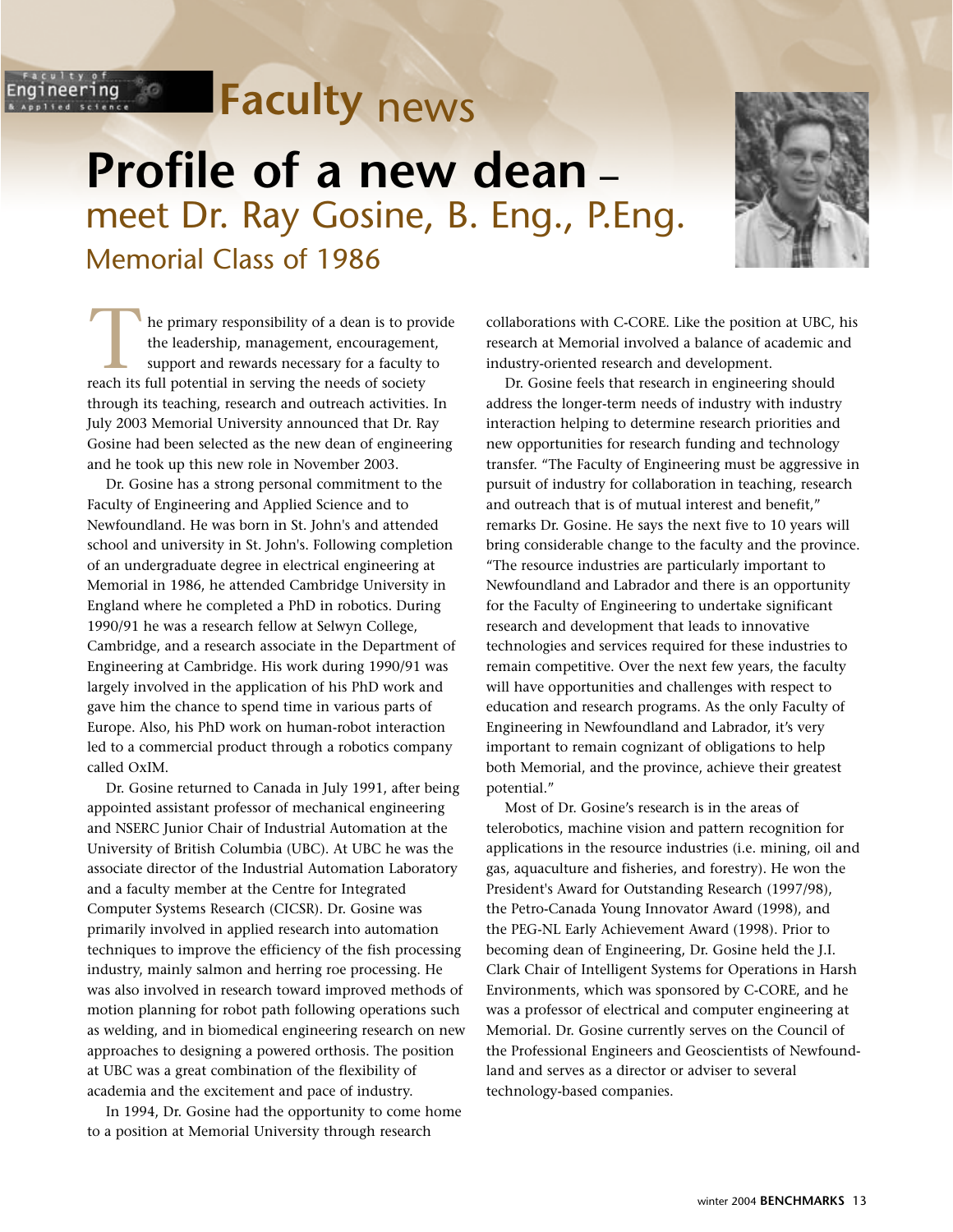## **Faculty** news New faculty members

#### **Dr. Mohamed Hossam Ahmed Assistant professor, electrical and computer engineering**



I joined the Faculty of Engineering and Applied Science in April 2003 after obtaining my PhD at Carlton University in Ottawa where I also worked as a senior research associate for two years. Prior to Carlton University, I received my masters in engineering in electronic communications and my bachelor of engineering with a major in

electronics and communication from Ain Shams University in Cairo, Egypt. During my time at Carlton, I was fortunate enough to be part of a virtual institute called the National Capital Institute of Telecommunications, which consisted of various universities across Canada and industry partners.

My specialty is wireless communications. I work in the design of wireless networks, increasing their capacity, enhancing the quality of service, planning for new services and increasing client satisfaction. I am also working on designing admission control policies for the wireless communications industry. I was attracted to Memorial University because it meant starting a new area of research here with support from industry partners. Good partnerships between industry and academia are essential to shaping the next generation of wireless communication. I also think Newfoundland and Labrador is unique because there are a lot of remote areas and this makes it necessary to have alternative techniques for wireless coverage.

#### **Dr. Khaled Kandil Assistant professor, civil engineering**

I have a bachelor of science and a master of science in civil engineering from Ain Shams University in Cairo, Egypt and a PhD in civil engineering from Carleton University.

Since graduation I have gained excellent practical and research experience. Immediately after my B.Sc. graduation in 1993, I worked as a



highway engineer for almost five years, in different consultant firms, and I participated in several research projects in the field of highway engineering at Ain Shams University, Carleton University and the National Research Council Canada.

During my graduate studies I was awarded a number of scholarships, which included Carleton University Scholarship, Ontario Graduate Scholarship, Fonds pour la formation de Chercheurs et l'Aide à la Recherche, and Transportation Association of Canada graduate scholarship.

After my PhD graduation in 2002, I worked as a research fellow at Carleton University before joining the Institute for Research in Construction, National Research Council Canada, as a postdoctoral fellow.

My research interests include pavement design and construction, pavement rehabilitation, winter maintenance, geometric design and traffic safety. My teaching interests include highway geometric design, pavement analysis, highway materials and traffic engineering.

### **Faculty** notes

o-operative Engineering program manager Paul Batstone passed away o-operative Engineering<br>
program manager Paul<br>
Batstone passed away<br>
suddenly on February 15, 2003. Paul joined the faculty in 1982 as a coordinator in Co-operative Education. Paul played a significant role in building the program to its present reputation as one of the best in the country. A scholarship has been established in memory of Paul. If you would like to contribute or would like more information, please call Wally Jacobs at 737-8817.

#### Joining our team…

**Bill Parsons** joined the faculty this year as manager of Industrial Outreach and Engineering Facilities.

**Rob Coish** is our newest co-ordinator in Co-operative Education.

**Craig Mitchell**, **Shawn Organ** and **Brian Tucker** have joined the faculty as engineering technologists.

**Alex Gardner**, **Michael Snow** and **Leon Tracey** were recently hired as project engineers.

**Caroline Koenig** is now the assistant to the Chair for Women in Science and Engineering (CWSE).

**Michelle Osmond** is our new communications co-ordinator and editor of *Benchmarks*.

#### *Welcome everyone!*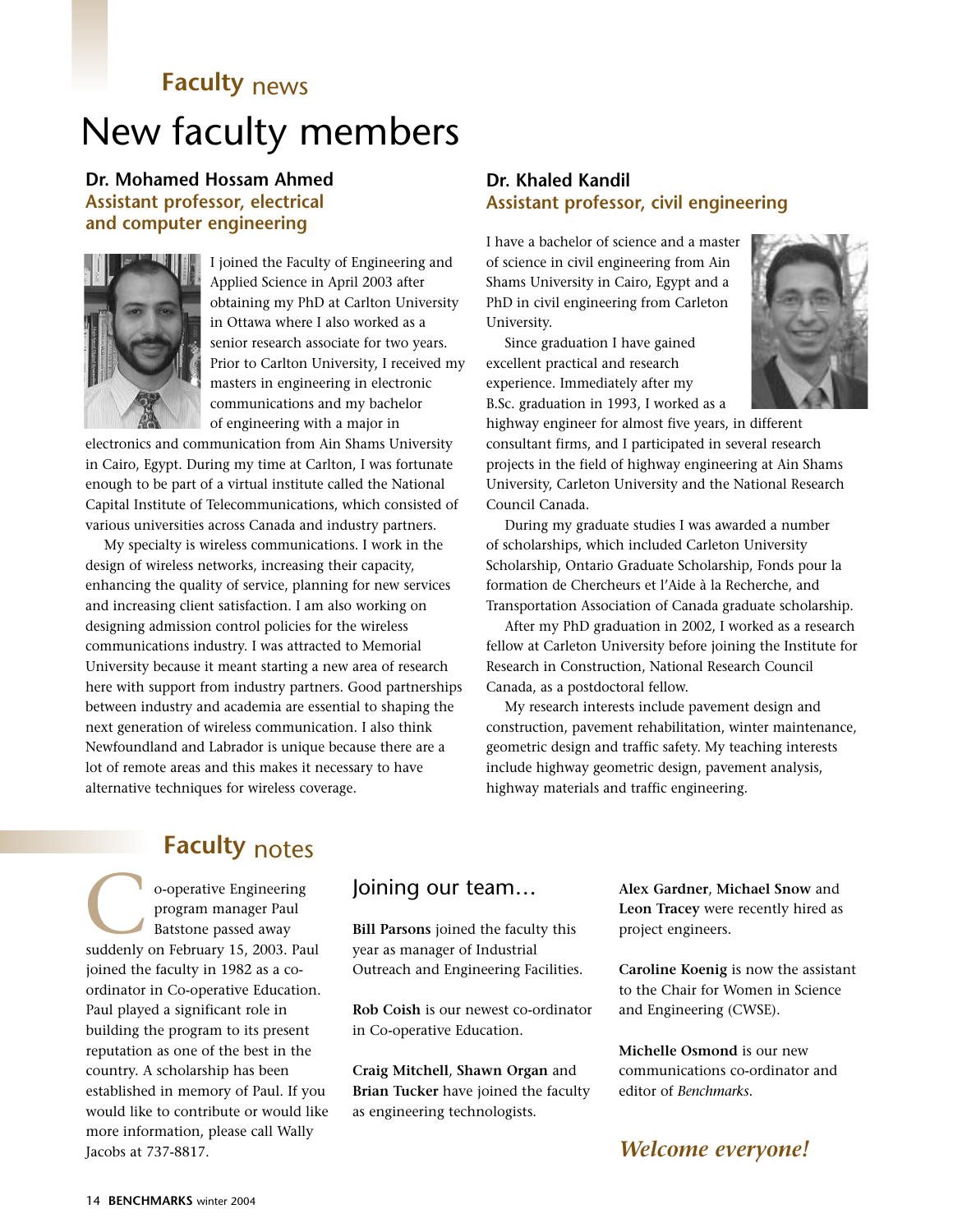#### **Faculty** news

## Faculty member honoured by his peers

r. Rangaswamy Seshadri has been given an honoured award by his peers. The **Professional Engineers and Geo-**<br>Professional Engineers and Geoscientists of Newfoundland and Labrador (PEG-NL) have conferred the Teaching Award on Dr. Seshadri in recognition of his significant contribution to engineering education. Originally from India, Dr. Seshadri graduated with bachelor's and master's degrees in mechanical engineering, the latter achieved at the University of Calgary. He subsequently gained his doctorate in mechanical engineering at the same university, before moving to Edmonton in 1974.

In 1983, he joined Syncrude Canada before switching to academia in 1987,



*Dr. Rangaswamy Seshadri receiving the Teaching Award from PEG-NL*

as associate professor at the University of Regina. He became dean of engineering at that university in 1989, and moved to Newfoundland in 1993 to take up the position of dean of the

Faculty of Engineering and Applied Science. In 2002, he assumed the Research Chair in Asset Integrity Management.

During his tenure as dean here he introduced a number of new options to the engineering program, including: oil and gas engineering; computer engineering, within the electrical and computer engineering discipline; manufacturing and robotics, within mechanical engineering; and he established a number of chairs, including the Terra Nova Junior Chair in Environmental Risk Management, and the Senior and Junior Research Chairs in Intelligent Systems and Automation.

## Engineering professor receives Distinguished Teaching Award

r. Leonard Lye, professor of civil engineering, has been given a prestigious honour, The President's Award for Distinguished (1999) and Distinguished (1999) and Distinguished (1999) and Distinguished (1999) and Distinguished (1999) and Distinguished (1999) and Distinguished (1999) and Distinguished (1999) Teaching, recognizing teaching excellence in the university community. The winner receives a \$5,000 grant from the Memorial University Alumni Association. Dr. Lye's research includes statistical and stochastic hydrology, environmental statistics, data analysis, and applications of design of experiments methodology in civil engineering.

"The award is of course a great honour for any university professor. It means a lot to me, it means that my teaching is appreciated and it is a great motivator for me to continue in my search for better and better teaching approaches and techniques," says Dr. Lye. In addition to teaching, Dr. Lye is also one of the creators of The Footworker™ -S, a revolutionary device

for footwork and fitness training in squash and the DOE-GolferTM, a fun toy for teaching design of experiment concepts and methodology. Dr. Lye is also the founder of the local chapter of two charities: the Taoist Tai Chi Society, and the Tetra Society of North America, which won a provincial citation award for contributions made to the physically disabled in 2003.

**The recipient of the 2003 Dean's Award for Exemplary Service in the Faculty of Engineering and Applied Science is Yvonne Raymond, administrative staff specialist.**

*Ms. Yvonne Raymond accepting the Dean's Award for Exemplary Service from Dr. Evan Simpson, vice-president (academic)*



*Dr. Leonard Lye accepting the President's Award for Distinguished Teaching from Dr. Axel Meisen, president and vicechancellor of Memorial University*

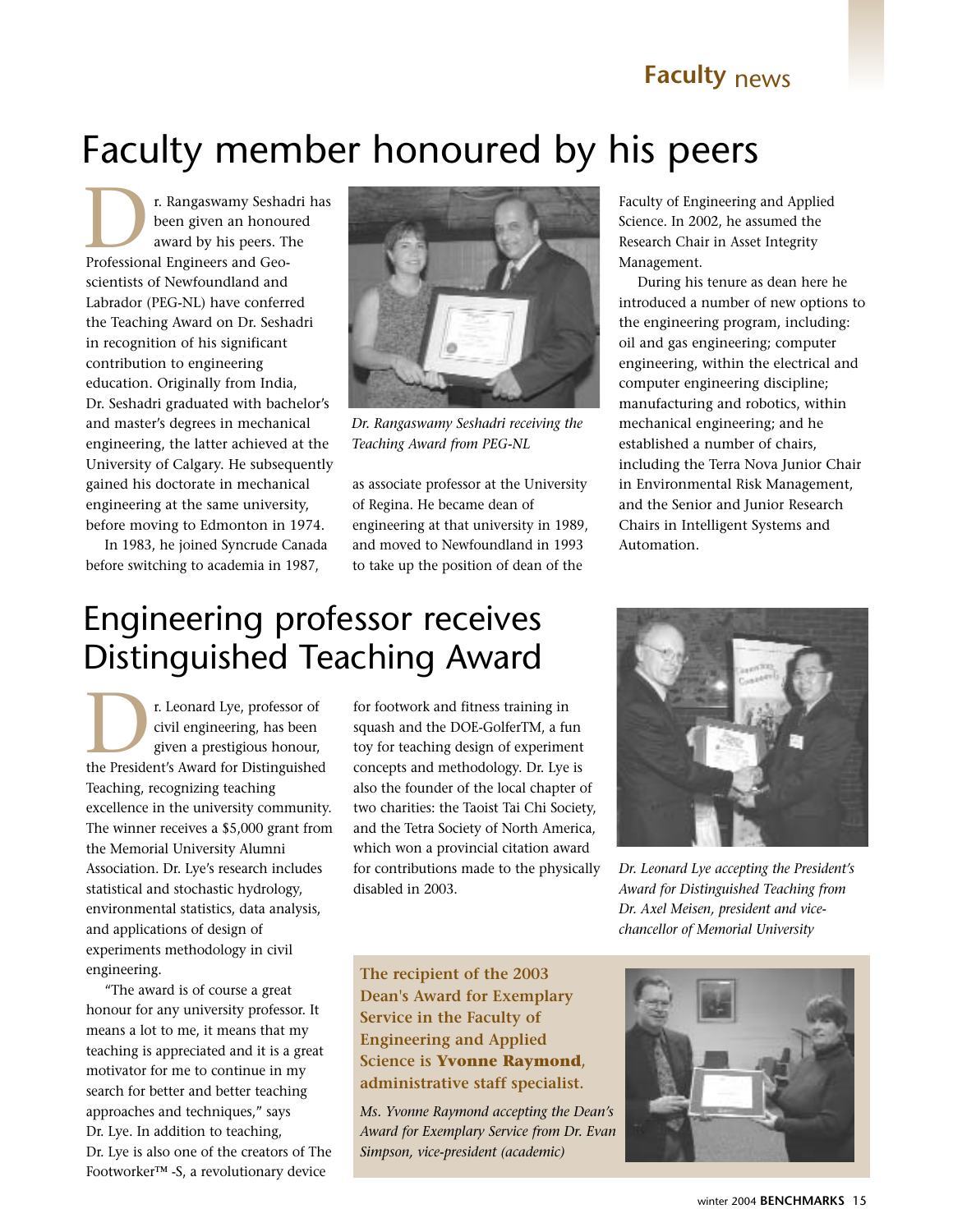# Recommended **reading**

#### **Physical Modelling in Geotechnics-ICPMG '02** R. Phillips, P. J. Guo and R. Popescu, editors

This volume contains a collection of about 160 papers presented at the International Conference ICPMG '02 held in St. John's, NL, in 2002, and organized by the Canadian Geotechnical Society and the Technical Committee TC2 on Geotechnics of Physical Modelling and Centrifuge Testing of the International Society of Soil Mechanics and

Geotechnical Engineering. Physical modelling is widely accepted in various geotechnical fields both for research and practical design. The volume provides a useful source of reference for information on recent developments and application of physical modelling.

r. Radu Popescu is an associate professor in the Faculty of Engineering and **Philadel Professor in the Faculty of Engineering and Applied Science. He completed his PhD** at Princeton University and, prior to joining Memorial, he held teaching and research positions at the Technical University of Civil Engineering in Bucharest, Princeton University and C-CORE. Here, Dr. Popescu is responsible for teaching and

30

ineering

supervising graduate students in the areas of geotechnical and hydrotechnical engineering. Currently, his research is mainly related to computational geomechanics. He has also worked in various areas of experimental geotechnical engineering; especially centrifuge modelling, *in situ* and laboratory soil testing and site characterization. While at the faculty, he has developed a research program in numerical modelling of geotechnical systems, which is funded by both industry and government agencies, and includes a laboratory for numerical modelling in geomechanics. Dr. Popescu also contributed a chapter to *Hazards and Disasters*, entitled *Seismic Soil Liquefaction: Effects of Loading Rate*, which is currently in press.

#### **Wave Energy Conversion** John Brooke, editor Dr. Neil Bose, contributor

Population growth over the years has placed such a demand on the earth's primary available energy resources that there has been a constant search for additional sources to meet the increasing needs. *Wave Energy Conversion* explores the potential of the ocean's energy from

waves, an energy source known historically for its immense strength and destructive power. Yet this energy source, as this text shows, can be converted into useful work. Wave energy, together with other renewable energy sources, is expected to provide a small but significant proportion of future energy requirements without adding to pollution and global warming. Dr. Neil Bose was one of 13 members of the International Working Group, Engineering Committee on Oceanic Resources, who published Wave Energy Conversion. Dr. Bose was also involved in editing and providing diagrams for Wave Energy Conversion and was the primary author on some sections, including appendix 4 on Wave Propulsion. He says the book, which is Volume 6 in the Elsevier Ocean Engineering Book Series, is meant to be a snapshot of wave energy conversion up to 2003. The series was created in order to help engineers more knowledgeably and constructively exploit the oceans and to give experts in various areas of ocean technology the opportunity to relate their knowledge and expertise to others.

r. Bose is a professor with the Faculty of Engineering and Applied Science, as well **Example 18 Separate State Canada Research Chair in**<br>
and Applied Science,<br>
as the Canada Research Chair in Offshore and Underwater Vehicle Design, and winner of the President's Award for Outstanding Research, 1992-1993. He graduated in naval architecture and ocean engineering, and obtained a PhD in hydrofoil design from Glasgow University where he taught from 1983 to 1987 when he joined Memorial University. He was director of the Ocean Engineering Research Centre from 1994 to 2000, and chair of Ocean and Naval Architectural Engineering at Memorial from 1998 to 2003. Dr. Bose says he has been fortunate to be involved in outstanding, world-renowned research in the field of ocean engineering, marine propulsion and marine hydrodynamics performance evaluation in Canada.



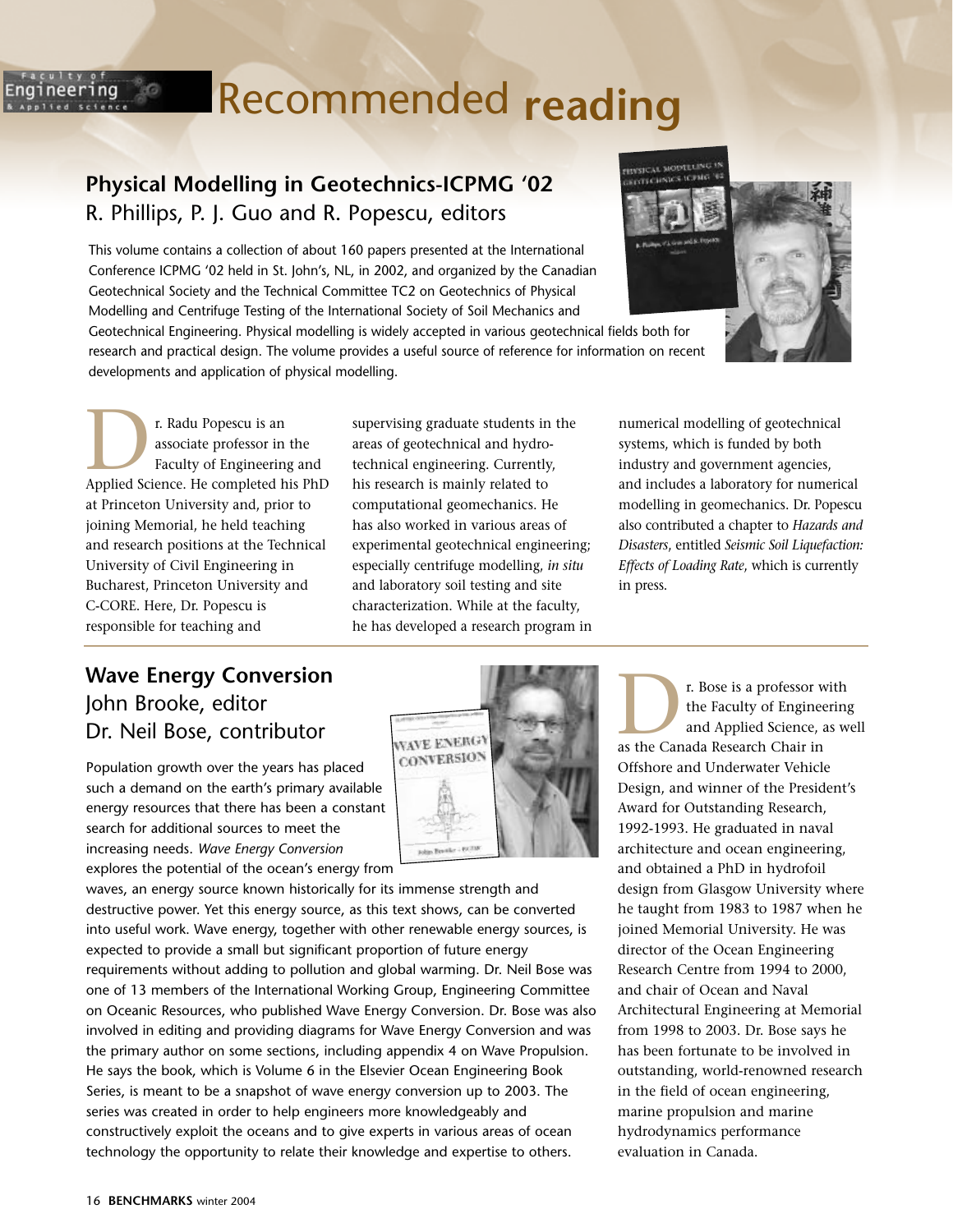# **News** briefs

## A lesson in oil and gas safety

 $-80$ 

ineering

The Faculty of Engineering, in co-operation with North Atlantic Refining Limited, recently gave those who work in oil and gas facilities and oil refineries a lesson in safety. The five-day course entitled Safety in the Design, Operation and Maintenance of Oil and Gas Facilities and Oil Refineries, which took place at Memorial University, was taught by leaders in the field. Roy Sanders, a chemical engineer and compliance team leader for PPG Industries of Lake Charles, Louisiana, has specialized in process safety for 30 years and is author of *Chemical Process Safety: Learning from Case Histories*; Brian Kelly, a senior risk associate with Syncrude Canada Ltd., Corporate Loss Management in Fort McMurray, Alberta, is responsible for company risk programs and standards and has been involved in engineering design, plant startup and long range process development studies; and Asit Hazra is a professional engineer who has been with Environment Canada since 1972. He is currently the chief of the Emergencies Prevention Division in Ottawa.

Participants in the course reviewed real-life case histories, with images of fires, explosions and damaged equipment and then determined how to approach those situations within their organizations. They also reviewed process safety, process hazards, design practices for



*Participants in the Safety in the Design, Operation and Maintenance of Oil and Gas Facilities and Oil Refineries course*

addressing process safety and process safety management systems. The course helped identify and assess possible losses in oil and gas industry operations such as collection, refining and downstream processing. Tracy Smith is a process engineer with North Atlantic Refining Limited. She says she found the course very interesting and very informative. "The course made me realize how much I have to consider when I'm at work. We have to step back and analyze something and think about how a certain change will affect the current conditions and the consequences of that change."

For more information on courses being offered, please contact our Continuing Engineering Education office at (709) 737-3056 or *yvonne@engr.mun.ca.*

### Engineering students get new support from industry

Memorial University's engineering students are reaping the benefits of years of professional experience through a new program. The Co-operative Engineering Associates Program (CEAP), which is a collaborative effort with the Professional Engineers and Geoscientists of Newfoundland and Labrador (PEG-NL), began last winter as a pilot project. It involves retired professional engineers reviewing work term reports and presentations of current students. The idea is to get feedback, including constructive suggestions, to students early in the academic term so they have time to consider improvements early in their term.

Leo White is the program manager for co-operative education in the faculty. He says they were looking for ways to involve professionals in the program and also looking at the work loads of the co-op co-ordinators. He says the idea caught on right away with six engineers participating in the first term reviewing an average of five reports each. By the summer, 14 engineers were taking part in the program. Leo adds the engineers get orientation and training before reviewing the reports, which are first reviewed by co-op co-ordinators, to ensure consistency and knowledge of the review process. "It's an involvement right in the heart of the program and it's a very positive involvement because the reviewers are not asked to pass or fail the reports, just give suggestions or comments. It also gives us much wider technical expertise than we would normally have because in our department there are only six engineers and the profession has 2,500."

The new program also benefits the engineers involved. Steve McLean is the executive director of PEG-NL. He says it helps the engineering profession keep in close contact with the faculty. "They get the latest information about the research that's happening in the industry and their expertise is invaluable. We want to take advantage of that and give students the best start they can get."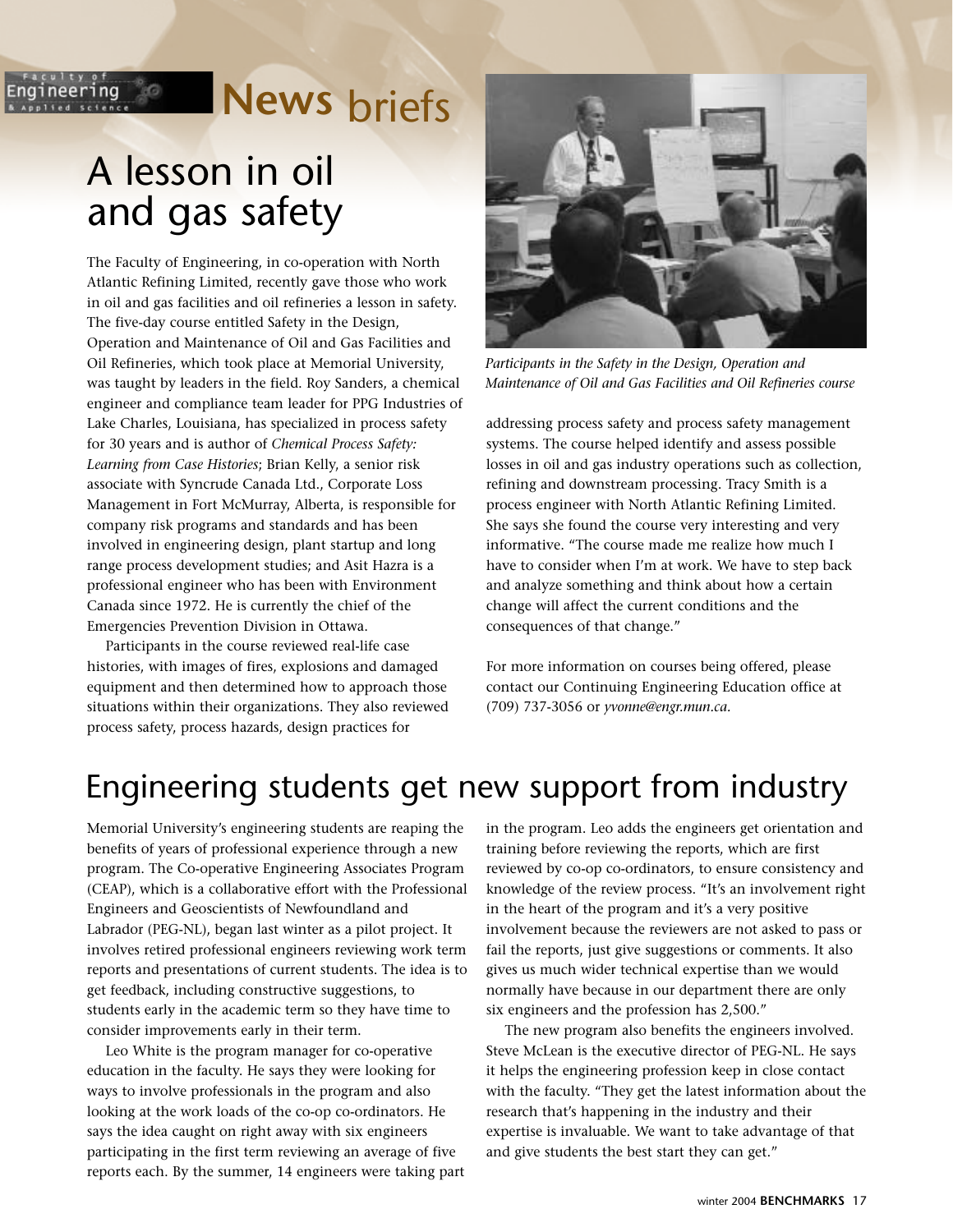#### **News** briefs



*Participants in the NECEC*

### IEEE 13th Annual Newfoundland Electrical and Computer Engineering Conference

The Institute of Electrical and Electronics Engineers (IEEE) held its 13th annual Newfoundland Electrical and Computer Engineering Conference (NECEC) at the Holiday Inn in St. John's on Nov. 12, 2003. Over 100 professionals took part and listened to guest speakers Steve Rosenberg,

systems engineer with Cisco Systems, and Byron Dawe, president of Rutter Technologies.

NECEC 2003 is a forum where professionals in electrical, electronic and computer engineering as well as information technologies present their work to the growing technical

community within the province. The conference focused on technical concepts, innovations and implementations. Proceeds from the event were used to sponsor many IEEE initiatives including the IEEE Engineering Scholarship Fund in the Faculty of Engineering.

### Industry Night a success

The Society of Petroleum Engineers of Memorial University, Student Chapter, held their second annual Industry Night on Nov. 27. The night included two industry speakers: Freeman Ralph spoke on *Offshore Ice Management* and Dr. Rafiq Islam spoke on *Policy Making in the Information Age*.

The purpose of the evening is to provide a learning opportunity for post-secondary students interested in the oil and gas sector. The event also provides a venue for industry professionals and students to socialize in an informal atmosphere.

## FOR ALUMNI

Visit our new Web site for a special message just for alumni

*www.engr.mun.ca*